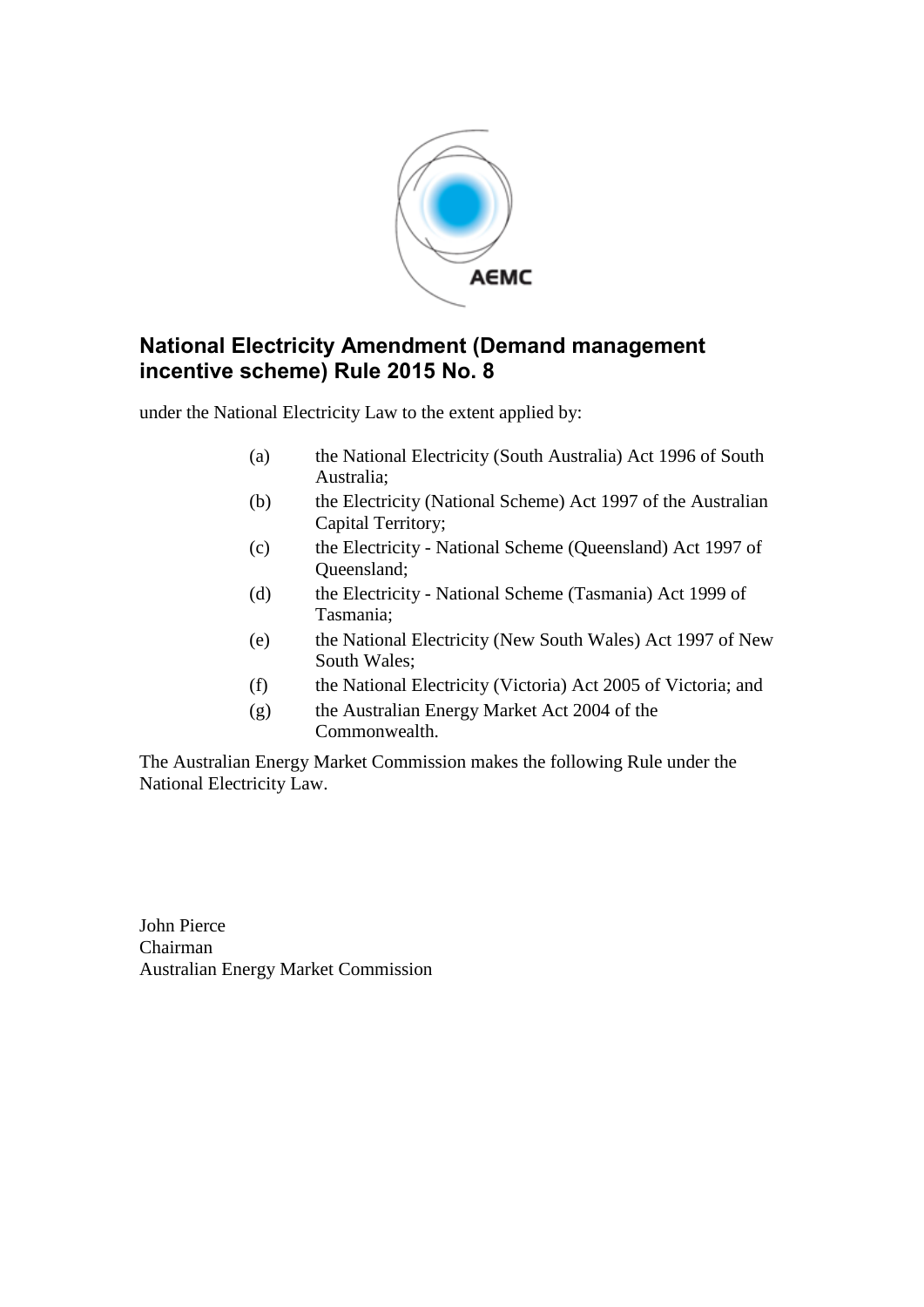### **National Electricity Amendment (Demand management incentive scheme) Rule 2015 No. 8**

## **1 Title of Rule**

This Rule is the *National Electricity Amendment (Demand management incentive scheme) Rule 2015 No.8*.

## **2 Commencement**

Schedules 1, 2 and 3 commence operation on 1 December 2016.

Schedule 4 commences on 20 August 2015.

## <span id="page-1-0"></span>**3 Amendment of the National Electricity Rules**

The National Electricity Rules are amended as set out in [Schedule 1.](#page-2-0)

## <span id="page-1-1"></span>**4 Amendment of the National Electricity Rules**

The National Electricity Rules are amended as set out in [Schedule 2.](#page-5-0)

## <span id="page-1-2"></span>**5 Amendment of the National Electricity Rules**

The National Electricity Rules are amended as set out in [Schedule 3.](#page-7-0)

### **6 Savings and Transitional Amendments to the National Electricity Rules**

The National Electricity Rules are amended as set out in [Schedule 4.](#page-8-0)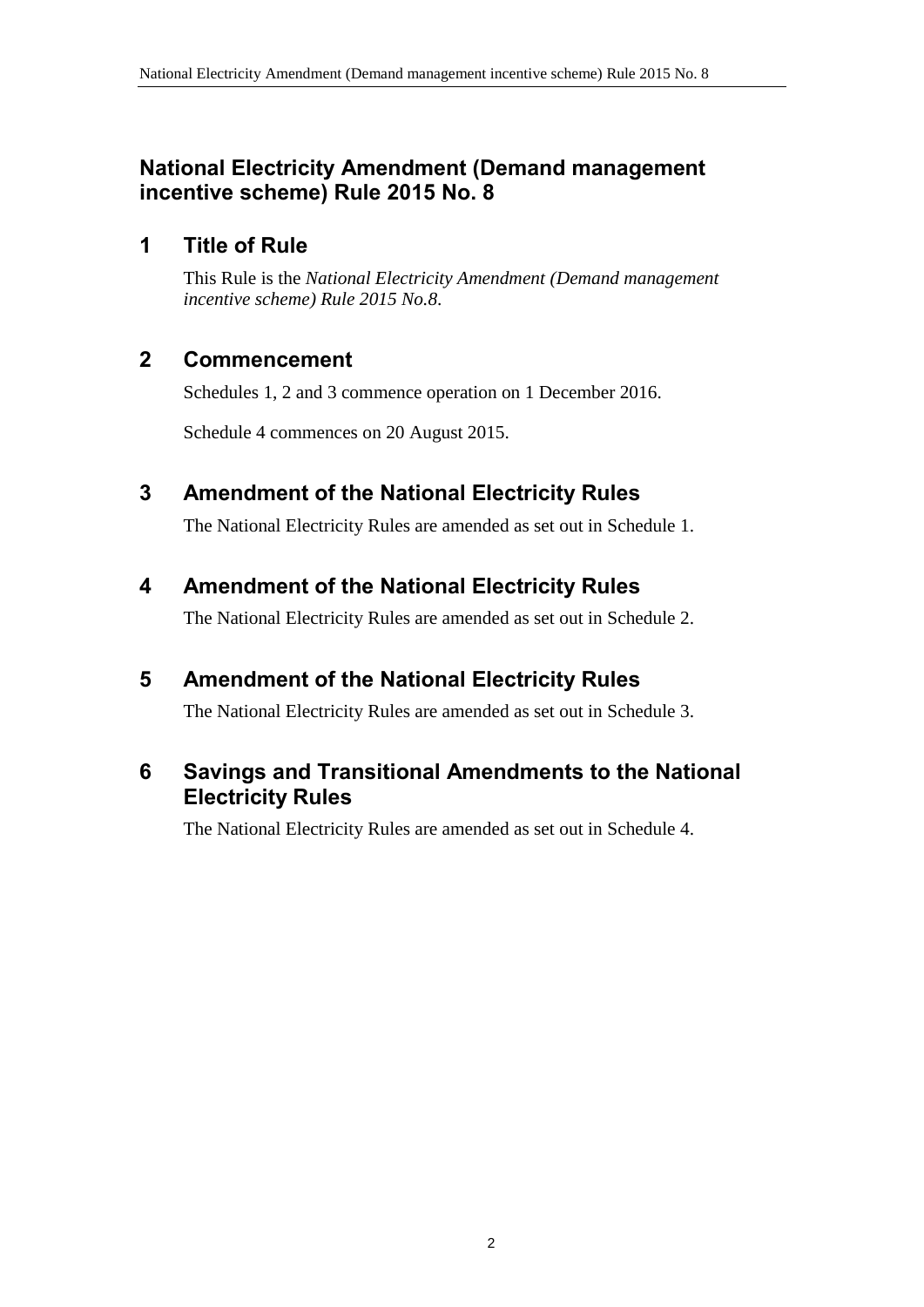### <span id="page-2-0"></span>**Schedule 1 Amendment to the National Electricity Rules**

[\(Clause 3\)](#page-1-0)

### **[1] Clause 6.6.3 Demand management and embedded generation connection incentive scheme**

Omit clause 6.6.3, and its heading and substitute:

#### **6.6.3 Demand management incentive scheme**

- (a) The *AER* must develop a *demand management incentive scheme* consistent with the *demand management incentive scheme objective*.
- (b) The objective of the *demand management incentive scheme* is to provide *Distribution Network Service Providers* with an incentive to undertake efficient expenditure on relevant *non-network options* relating to demand management (the *demand management incentive scheme objective*).
- (c) In developing, and applying, any *demand management incentive scheme*, the *AER* must take into account the following:
	- (1) the scheme should be applied in a manner that contributes to the achievement of the *demand management incentive scheme objective*;
	- (2) the scheme should reward *Distribution Network Service Providers* for implementing relevant *non-network options* that deliver net cost savings to *retail customers*;
	- (3) the scheme should balance the incentives between expenditure on *network options* and *non-network options* relating to demand management. In doing so, the *AER* may take into account the net economic benefits delivered to all those who produce, consume and transport electricity in the *market* associated with implementing relevant *non-network options*;
	- (4) the level of the incentive:
		- (i) should be reasonable, considering the long term benefit to *retail customers*;
		- (ii) should not include costs that are otherwise recoverable from any another source, including under a relevant distribution determination; and
		- (iii) may vary by *Distribution Network Service Provider* and over time;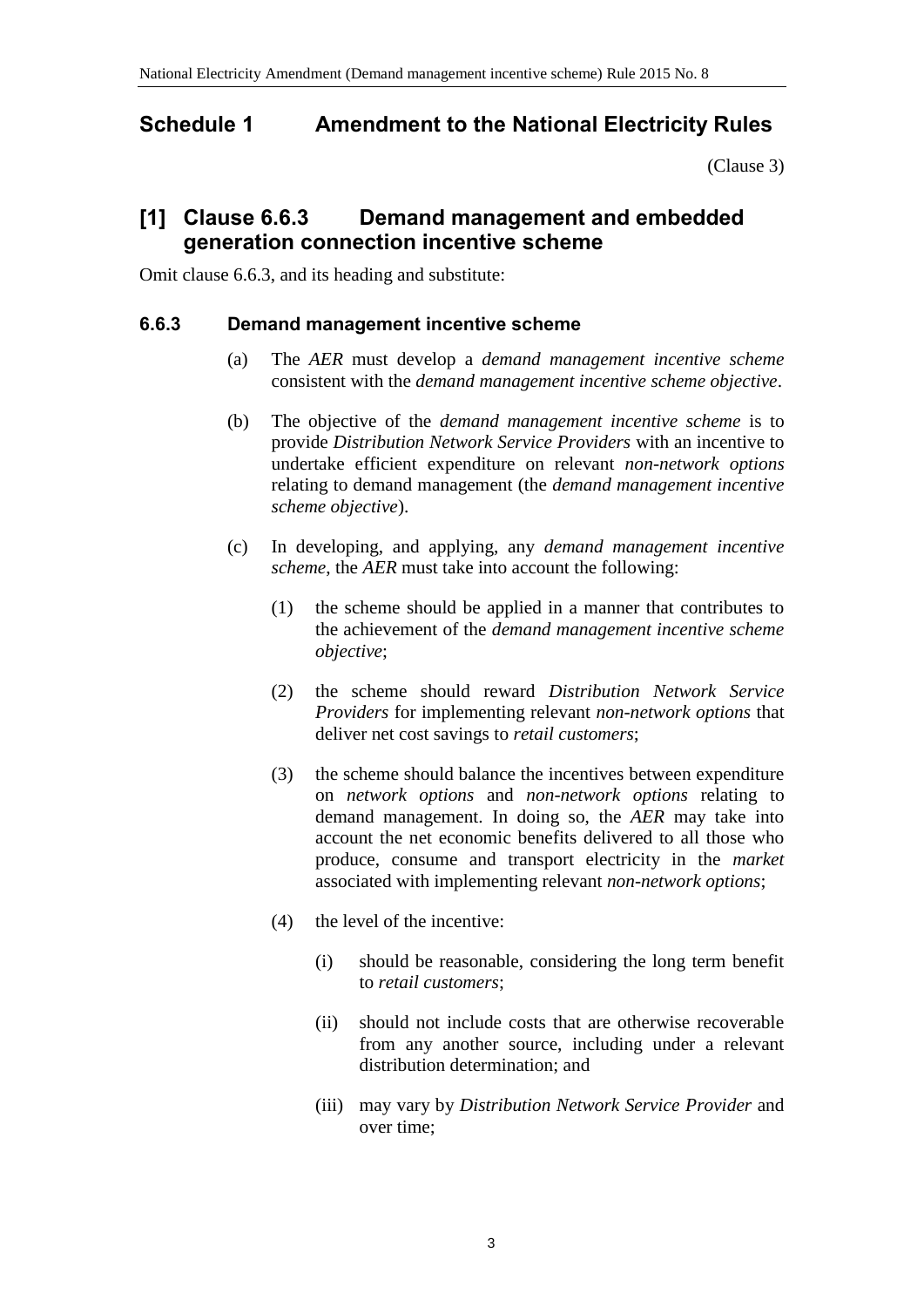- (5) penalties should not be imposed on *Distribution Network Service Providers* under any scheme;
- (6) the incentives should not be limited by the length of a *regulatory control period*, if such limitations would not contribute to the achievement of the *demand management incentive scheme objective*; and
- (7) the possible interaction between the scheme and:
	- (i) any other incentives available to the *Distribution Network Service Provider* in relation to undertaking efficient expenditure on, or implementation of, relevant *non-network options*;
	- (ii) particular control mechanisms and their effect on a *Distribution Network Service Provider's* available incentives referred to in sub-paragraph (i); and
	- (iii) meeting any *regulatory obligation or requirement*.
- (d) The *AER*:
	- (1) must develop and *publish* the scheme; and
	- (2) may, from time to time, amend or replace the scheme developed and *published* under this clause,

in accordance with the *distribution consultation procedures*.

#### **6.6.3A Demand management innovation allowance mechanism**

- (a) The *AER* must develop a *demand management innovation allowance mechanism* consistent with the *demand management innovation allowance objective*.
- (b) The objective of the *demand management innovation allowance mechanism* is to provide *Distribution Network Service Providers* with funding for research and development in demand management projects that have the potential to reduce long term *network* costs (the *demand management innovation allowance objective*).
- (c) In developing and applying any *demand management innovation allowance mechanism*, the *AER* must take into account the following:
	- (1) the mechanism should be applied in a manner that contributes to the achievement of the *demand management innovation allowance objective*;
	- (2) demand management projects, the subject of the allowance, should: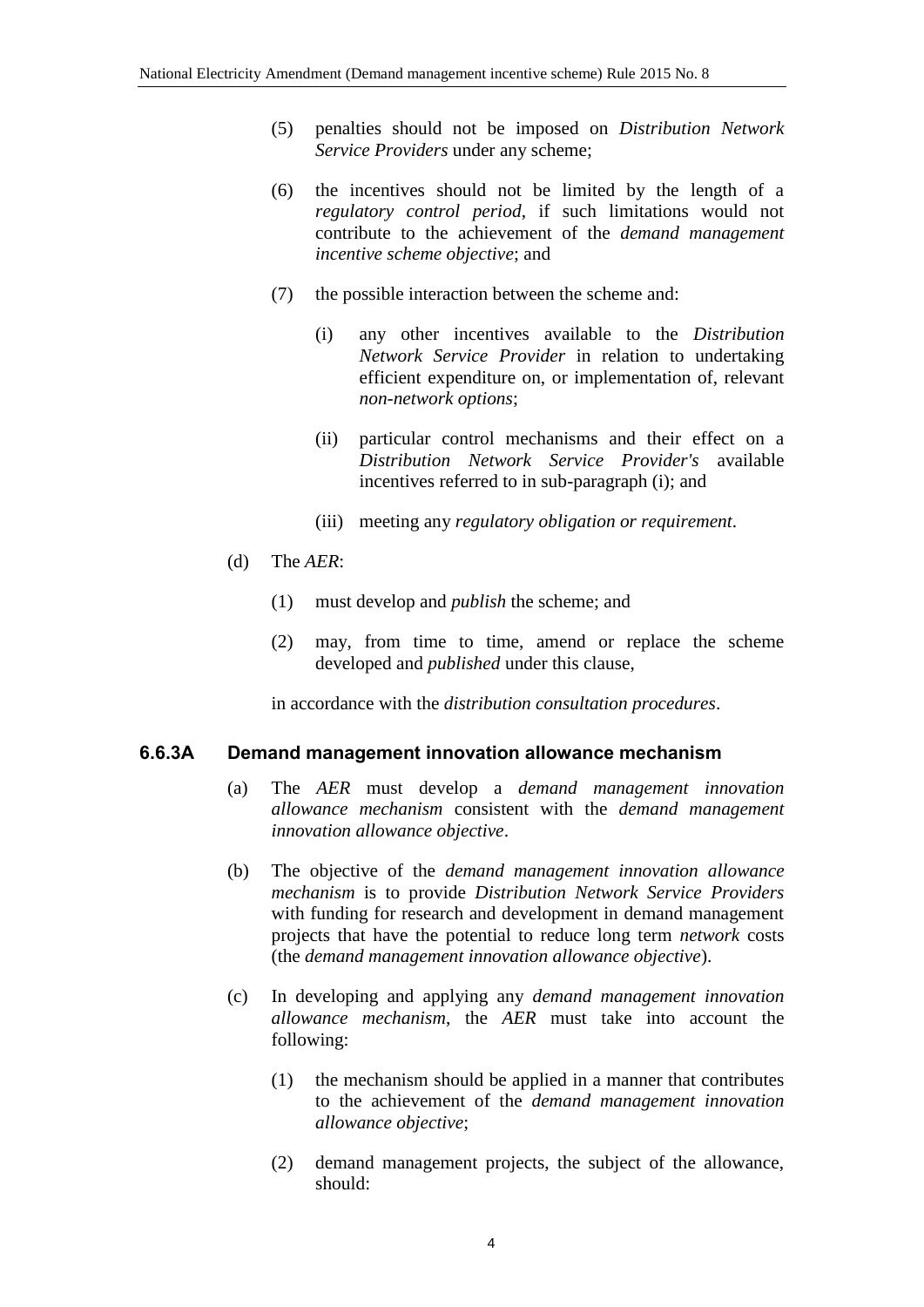- (i) have the potential to deliver ongoing reductions in demand or peak demand; and
- (ii) be innovative and not be otherwise efficient and prudent *non-network options* that a *Distribution Network Service Providers* should have provided for in its *regulatory proposal*;
- (3) the level of the allowance:
	- (i) should be reasonable, considering the long term benefit to *retail customers*;
	- (ii) should only provide funding that is not available from any another source, including under a relevant distribution determination; and
	- (iii) may vary by *Distribution Network Service Provider* and over time;
- (4) the allowance may fund demand management projects which occur over a period longer than a *regulatory control period*.
- (d) Any mechanism developed and applied by the *AER* must require *Distribution Network Service Providers* to *publish* reports on the nature and results of demand management projects the subject of the allowance.
- (e) The *AER*:
	- (1) must develop and *publish* the mechanism; and
	- (2) may, from time to time, amend or replace any mechanism developed and *published* under this clause,

in accordance with the *distribution consultation procedures*.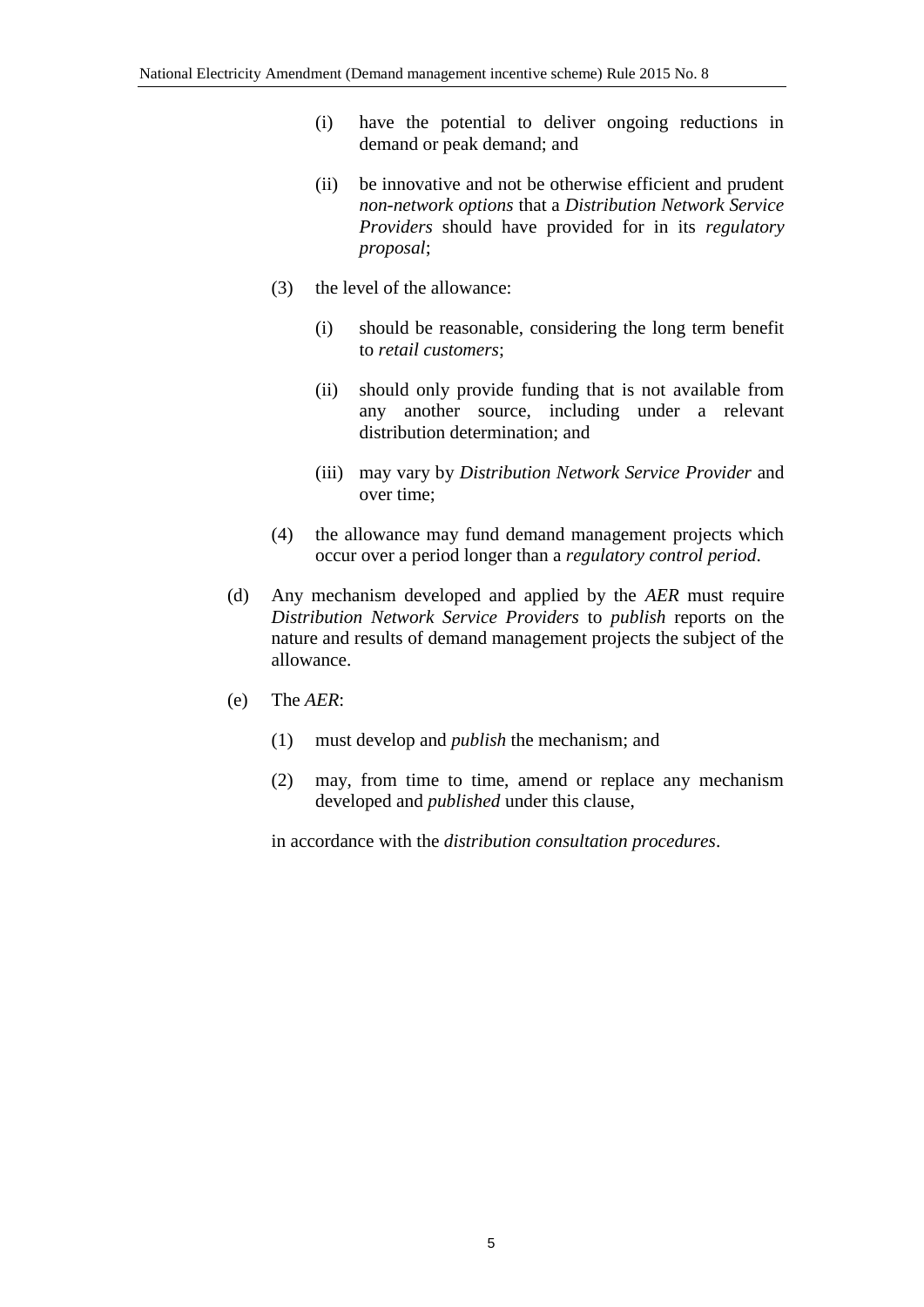## <span id="page-5-0"></span>**Schedule 2 Amendment to the National Electricity Rules**

[\(4\)](#page-1-1)

### **[1] Clause 5.10.2 Definitions**

In clause 5.10.2, omit the definitions of "identified need", "network option" and "non-network option".

#### **[2] References to 'identified need' in various clauses in Chapter 5**

In Chapter 5, Part B, and Schedule 5.8, omit "identified need" wherever appearing and substitute "*identified need*".

#### **[3] References to 'network option' in various clauses in Chapter 5**

In Chapter 5, Part B, omit "network option" wherever appearing and substitute "*network option*".

#### **[4] References to 'non-network option' in various clauses in Chapter 5**

In Chapter 5, Part B, and Schedules 5.8 and 5.9, omit "non-network option" wherever appearing and substitute "*non-network option*", but not in the definition of "non-network options report" in clause 5.10.2 and not in "non-network options report" wherever appearing in Chapter 5, Part B, and Schedules 5.8 and 5.9.

### **[5] Clause 5.20.3 Development strategies for national transmission flow paths**

In clause 5.20.3(i)(2), omit "non-*network* option" and substitute "*non-network option*".

#### **[6] References to "demand management and embedded generation connection incentive scheme" in various clauses in Chapter 6**

In clauses 6.3.2(a)(3), 6.4.3(a)(5), 6.4.3(b)(5) and 6.12.1(9), omit "*demand management and embedded generation connection incentive scheme*" and substitute "*demand management incentive scheme*, *demand management innovation allowance mechanism*".

# **[7] Clause 6.4.3 Details of the building blocks**

In clause 6.4.3(b)(5) insert ", 6.6.3A" after "6.6.3".

## **[8] Clause 6.8.1 AER's framework and approach paper**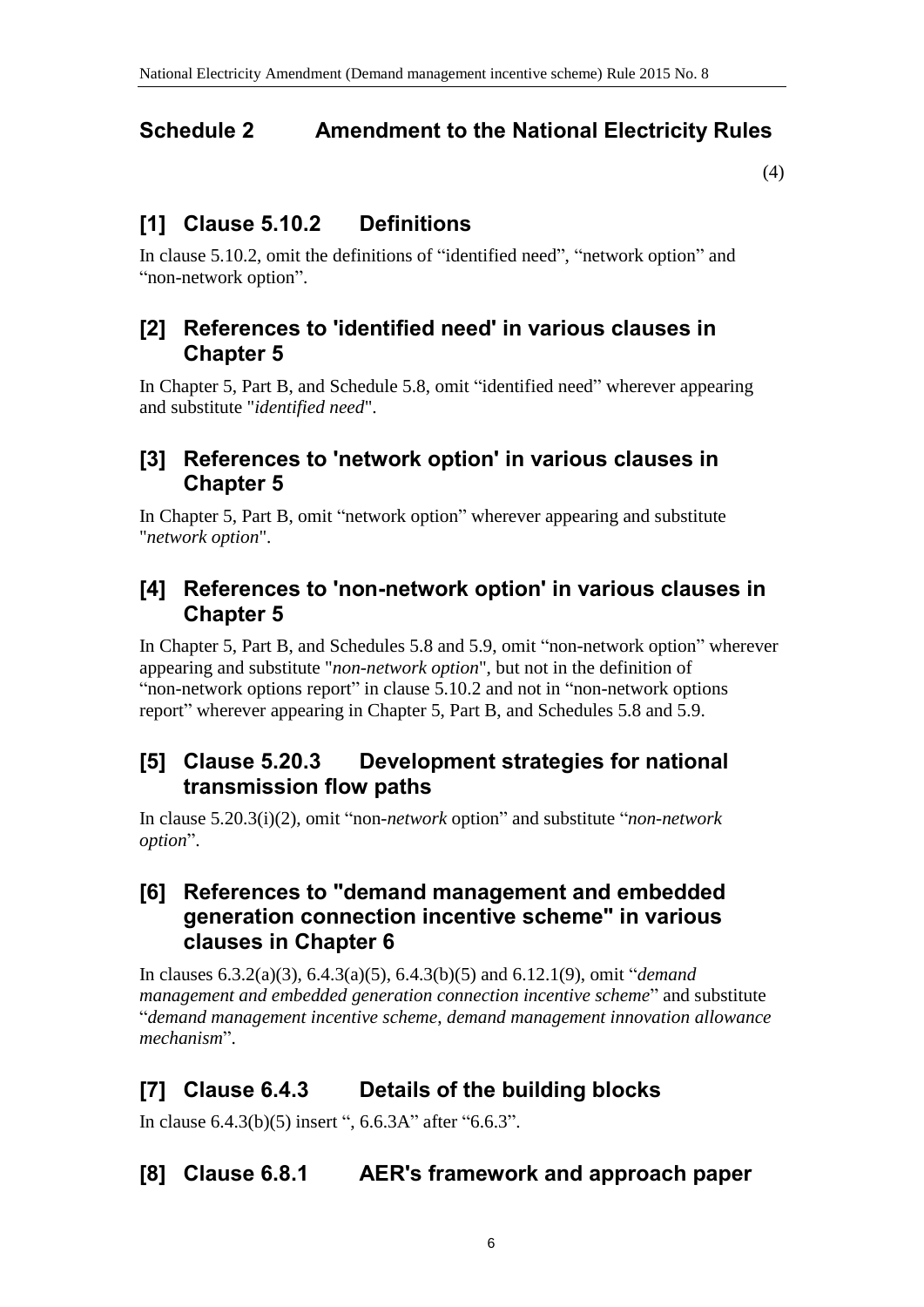In paragraph 6.8.1(b)(2)(vi), omit "*demand management and embedded generation connection incentive scheme*" and substitute "*demand management incentive scheme* or *demand management innovation allowance mechanism*".

# **[9] Schedule 6.1.3 Additional information and matters**

In clause S6.1.3(5), omit "*demand management and embedded generation connection incentive scheme*" and substitute "*demand management incentive scheme* or *demand management innovation allowance mechanism*".

### **[10] References to 'non-network alternatives' in various clauses of Chapter 6**

In clauses 6.5.6(e)(10) and 6.5.7(e)(10), omit "non-*network* alternatives" and substitute "*non-network options*".

### **[11] References to 'non-network alternatives' in various clauses of Chapter 6**

In clauses  $6.5.8(c)(5)$  and  $6.6.2(b)(3)(vii)$ , omit "non-network alternatives" and substitute "*non-network options*".

### **[12] References to 'non-network alternatives' in various clauses of Chapter 6A**

In clauses 6A.6.5(b)(4), 6A.6.6(e)(12) and 6A.6.7(e)(12), omit "non-*network* alternatives" and substitute "*non-network options*".

### **[13] References to 'non-network alternatives' in various clauses in schedules to Chapter 6A**

In clauses S6A.1.1(8) and S6A.1.2(a), omit "non-network alternatives" and substitute "*non-network options*".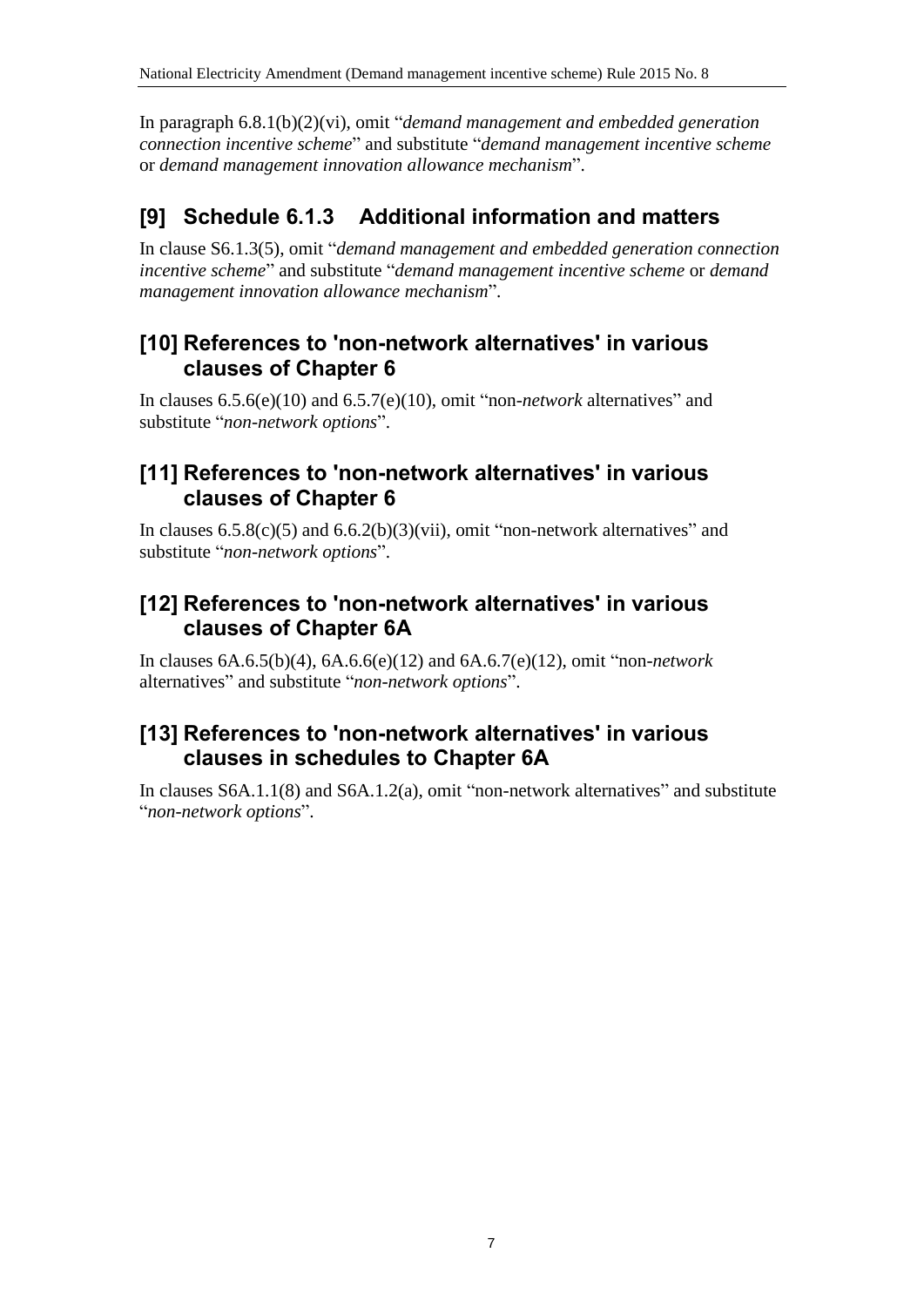### <span id="page-7-0"></span>**Schedule 3 Amendment to the National Electricity Rules**

[\(5\)](#page-1-2)

## **[1] Chapter 10 Omitted Definitions**

Omit the definition of "*demand management incentive and embedded generation connection scheme*".

## **[2] Chapter 10 New Definitions**

In Chapter 10, insert the following new definitions in alphabetical order:

#### *demand management incentive scheme*

A scheme developed and *published* by the *AER* under clause 6.6.3.

#### *demand management incentive scheme objective*

Has the meaning given to it by clause 6.6.3(b).

#### *demand management innovation allowance mechanism*

A mechanism developed and *published* by the *AER* under clause 6.6.3A.

#### *demand management innovation allowance objective*

Has the meaning given to it by clause 6.6.3A(b).

#### *identified need*

The objective a *Network Service Provider* (or in the case of a need identified through joint planning under clause 5.14.1(d)(3) or clause 5.14.2(a), a group of *Network Service Providers*) seeks to achieve by investing in the *network*.

#### *network option*

A means by which an *identified need* can be fully or partly addressed by expenditure on a transmission asset or a distribution asset which is undertaken by a *Network Service Provider*.

For the purposes of this definition, **transmission asset** and **distribution asset** has the same meaning as in clause 5.10.2.

#### *non-network option*

A means by which an *identified need* can be fully or partly addressed other than by a *network option*.